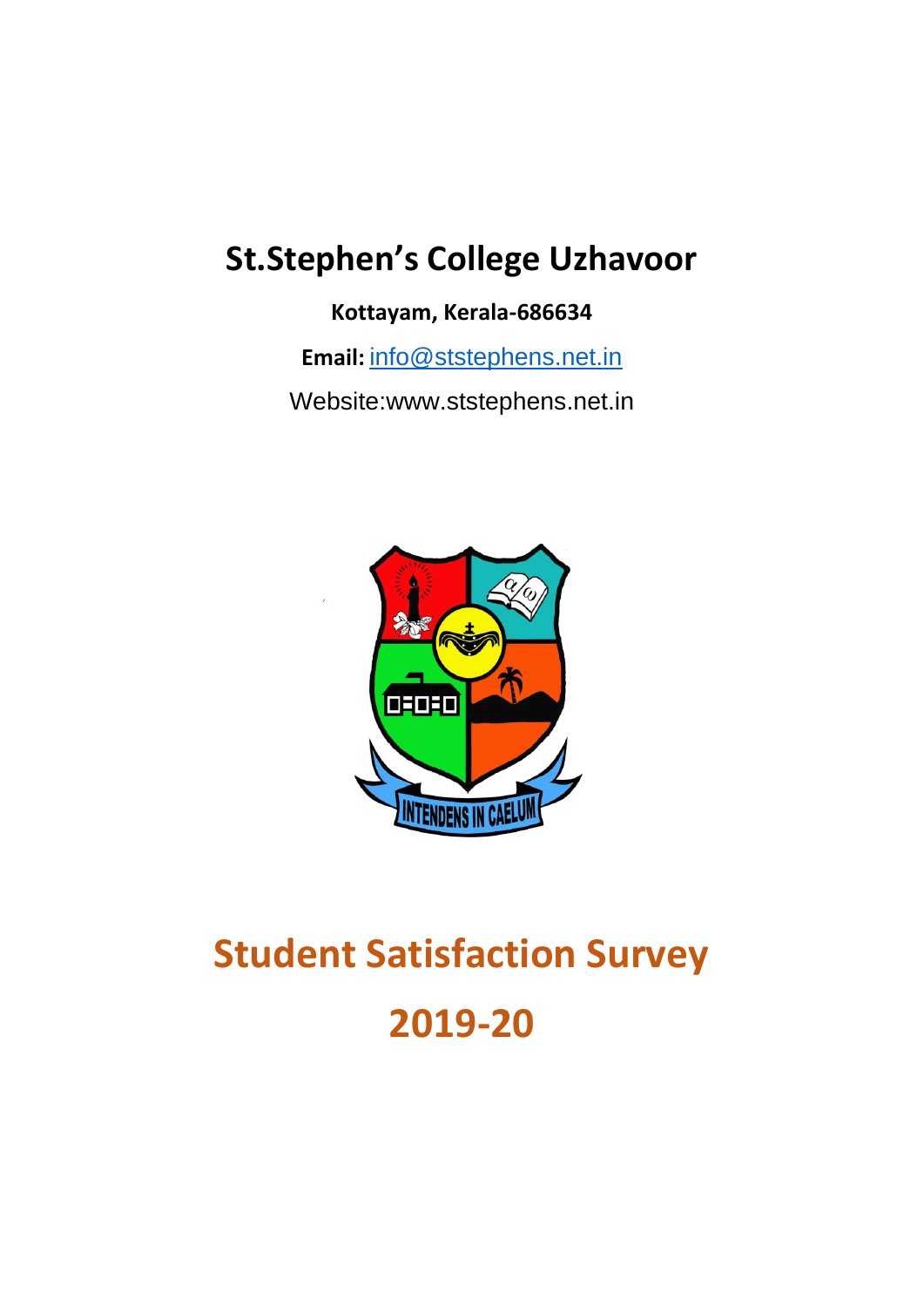### **Student Satisfaction Survey Analysis 2019-20**

Student Satisfaction Survey on Teaching Learning Process : Following are questions for online student satisfaction survey regarding teaching learning process.

## **Total Students Attend the Students Satisfaction Survey: 224**

| <b>Particulars</b> | <b>Number of Students</b> |
|--------------------|---------------------------|
| 85-100 %           | 158                       |
| 70-84%             | 48                        |
| 55-69%             | 13                        |
| 30-54              |                           |
| Below 30%          | 3                         |
| Total              | 224                       |

Q1. How much of the syllabus was covered in the class?

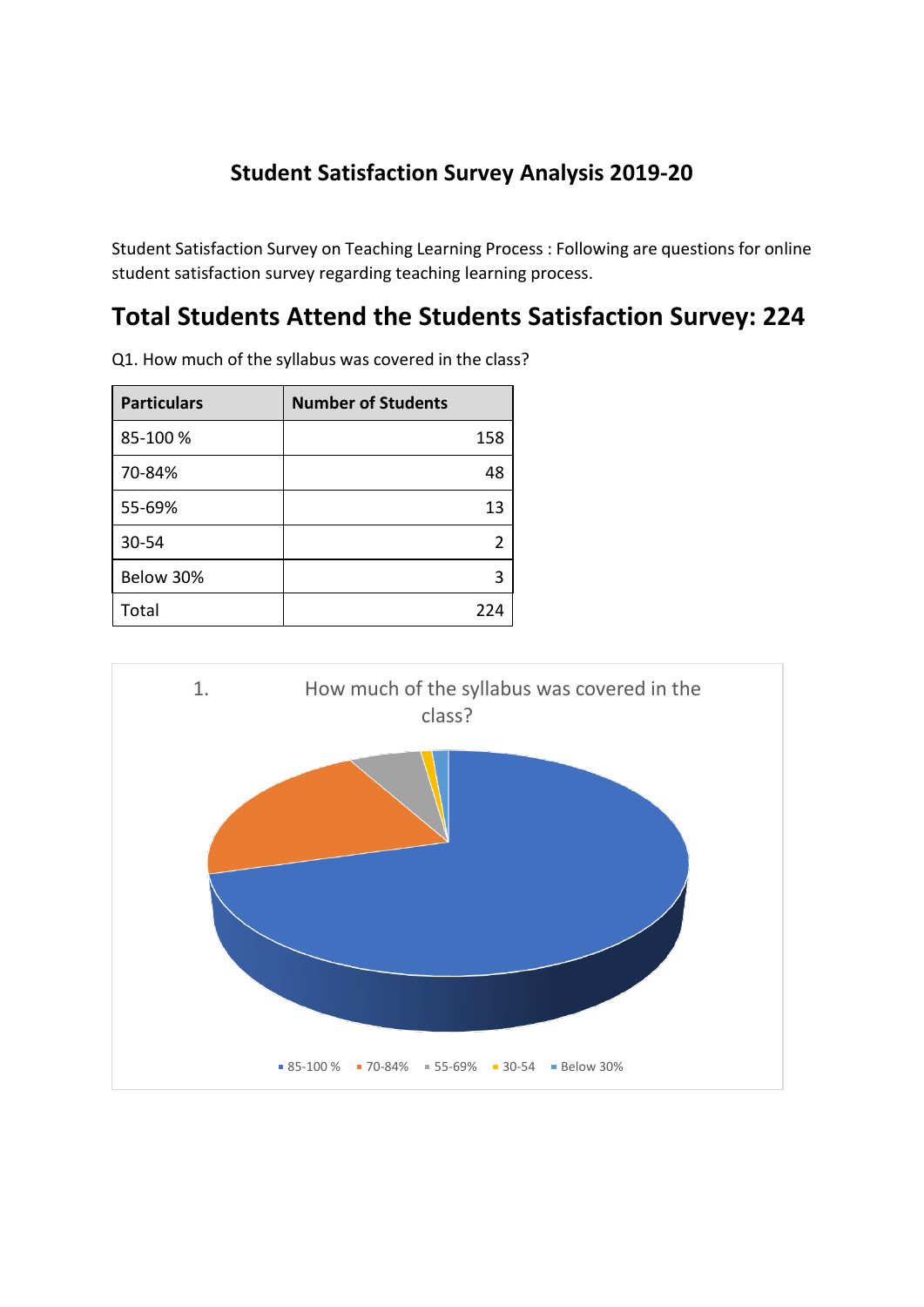| <b>Particulars</b> | <b>Number of Students</b> |
|--------------------|---------------------------|
| Thoroughly         | 86                        |
| Satisfactorily     | 132                       |
| Poorly             |                           |
| Indifferently      |                           |
| Won't teach at all |                           |

**Total 224**

0 20 40 60 80 100 120 140 Thoroughly Satisfactorily Poorly Indifferently Won't teach at all 2. How well did the teachers prepare for the classes?

#### Q3. How well were the teachers able to communicate?

| <b>Particulars</b>      | <b>Number of Students</b> |
|-------------------------|---------------------------|
| Always effective        | 134                       |
| Sometimes effective     | 69                        |
| Just satisfactorily     | 16                        |
| Generally ineffective   |                           |
| Very poor communication | 3                         |
| Total                   | 774                       |



#### Q2. How well did the teachers prepare for the classes?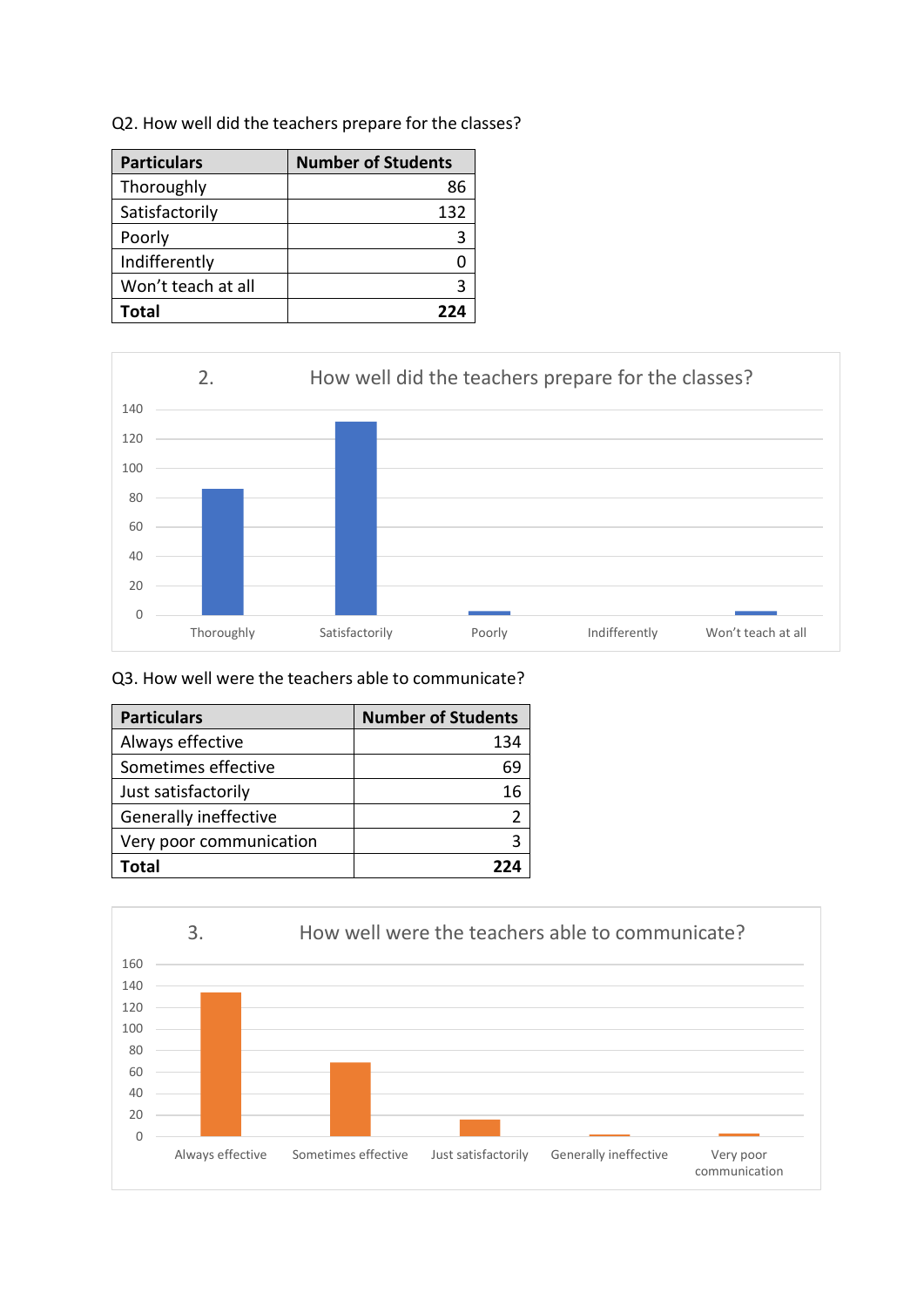| <b>Particulars</b> | <b>Number of Students</b> |
|--------------------|---------------------------|
| Excellent          | 86                        |
| Very good          | 82                        |
| Good               | 53                        |
| Fair               | 3                         |
| Poor               |                           |
| <b>Total</b>       | 224                       |

Q4. The teacher's approach to teaching can best be described as



Q5. Fairness of the internal evaluation process by the teachers.

| <b>Particulars</b> | <b>Number of Students</b> |
|--------------------|---------------------------|
| Always fair        | 114                       |
| Usually fair       | 93                        |
| Sometimes unfair   | 12                        |
| Usually unfair     |                           |
| Unfair             |                           |
| Total              | 224                       |

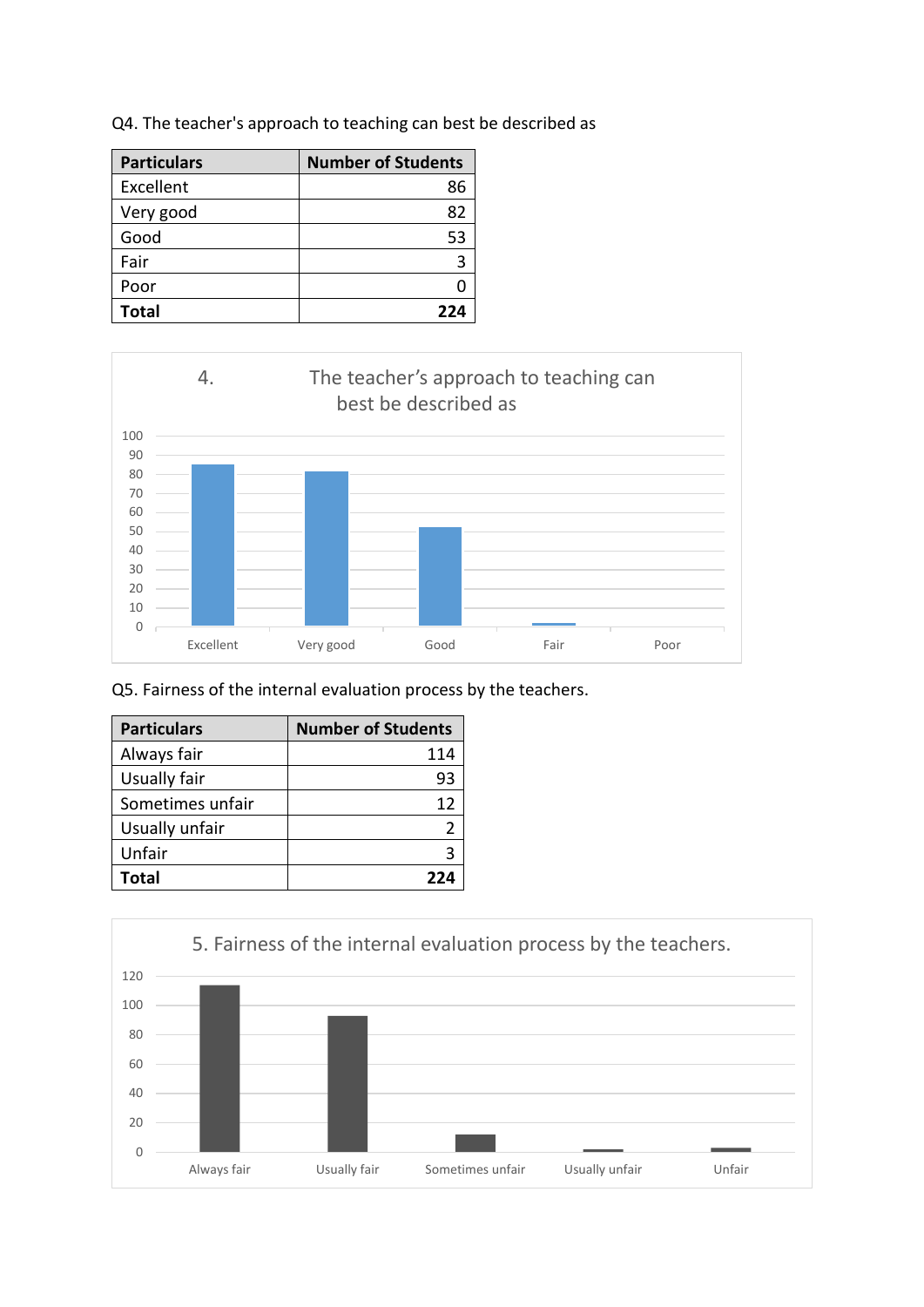|  |  | Q6. Was your performance in assignments discussed with you? |  |  |  |
|--|--|-------------------------------------------------------------|--|--|--|
|--|--|-------------------------------------------------------------|--|--|--|

| <b>Particulars</b>     | <b>Number of Students</b> |
|------------------------|---------------------------|
| Every time             | 65                        |
| <b>Usually</b>         | 107                       |
| Occasionally/Sometimes | 36                        |
| Rarely                 |                           |
| Never                  |                           |
| <b>Total</b>           | 22 A                      |



Q7. The institute takes active interest in promoting internship, student exchange, field visit opportunities for students.

| <b>Particulars</b> | <b>Number of Students</b> |
|--------------------|---------------------------|
| Regularly          | 44                        |
| Often              | 88                        |
| Sometimes          | 47                        |
| Rarely             | 27                        |
| Never              | 18                        |
| <b>Total</b>       | 224                       |

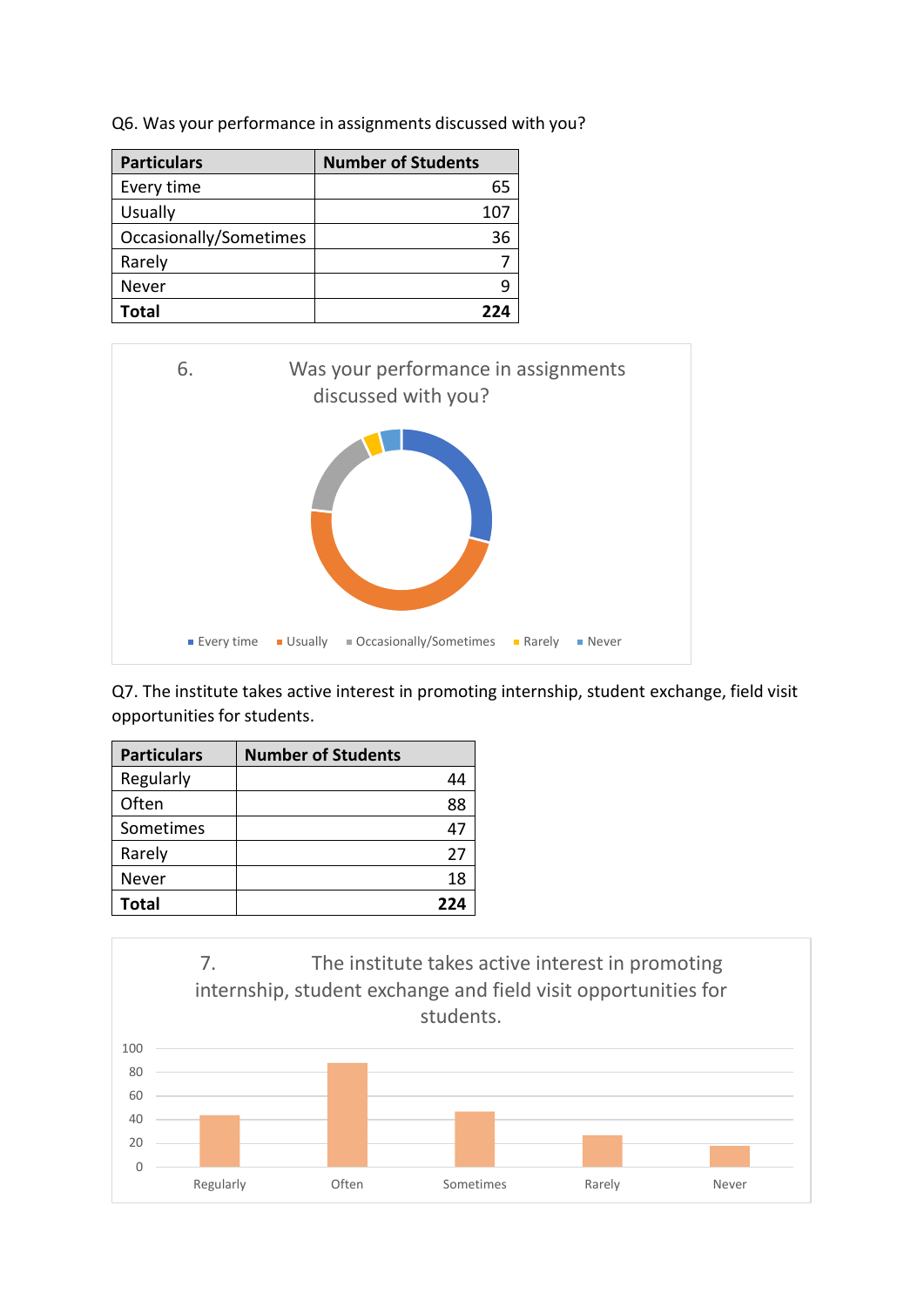Q8. The teaching and mentoring process in your institution facilitates you in cognitive, social and emotional growth.

| <b>Particulars</b> | <b>Number of Students</b> |
|--------------------|---------------------------|
| Regularly          | 50                        |
| Very well          | 110                       |
| Moderately         | 44                        |
| Marginally         |                           |
| Not at all         | 13                        |
| Total              | 224                       |



Q9. The institution provides multiple opportunities to learn and grow.

| <b>Particulars</b> | <b>Number of Students</b> |
|--------------------|---------------------------|
| Strongly agree     | 57                        |
| Agree              | 107                       |
| Neutral            | 44                        |
| <b>Disagree</b>    |                           |
| Strongly disagree  |                           |
| <b>Total</b>       | 22 A                      |

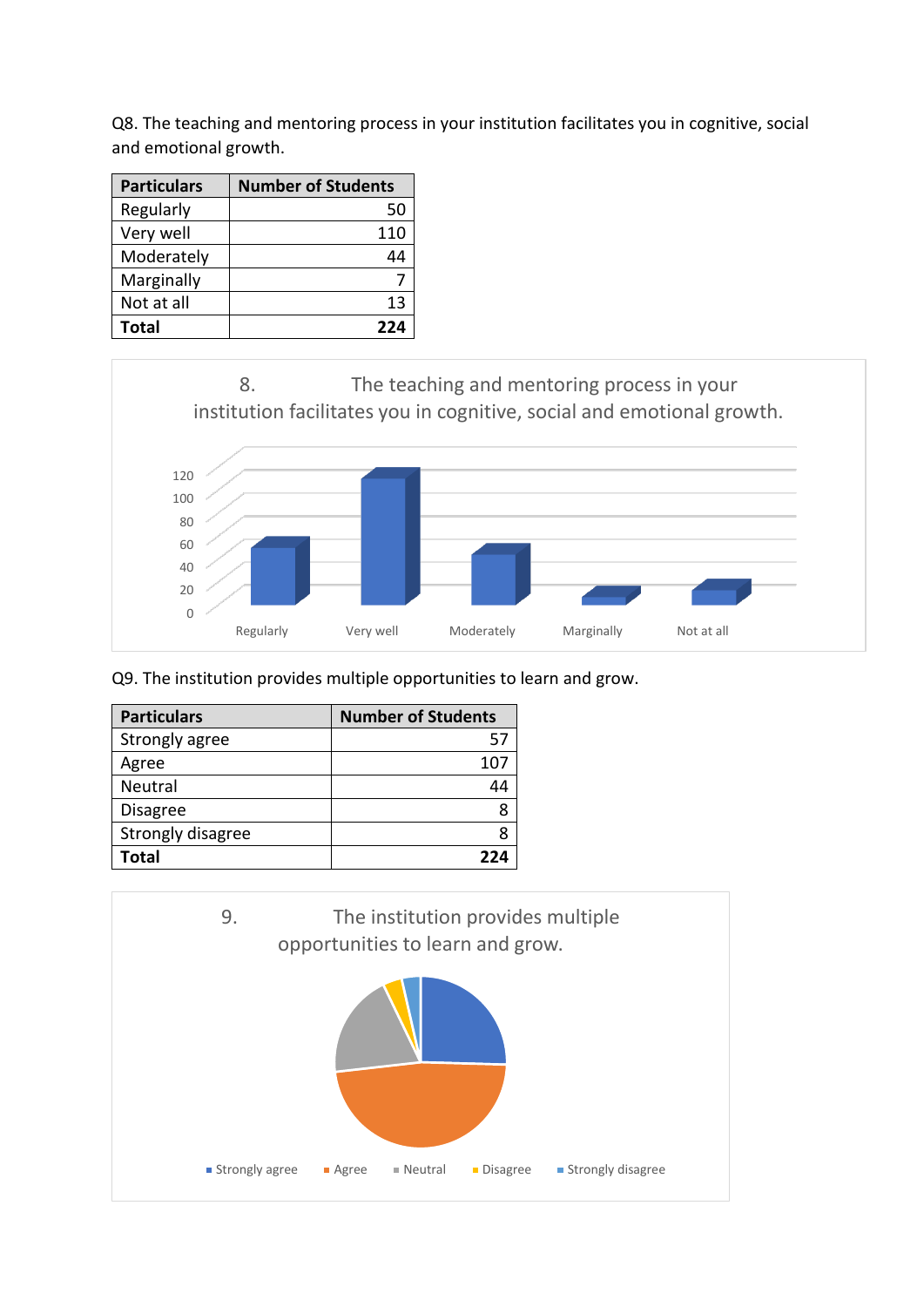Q 10. Teachers inform you about your expected competencies, course outcomes and programme outcomes.

| <b>Particulars</b>     | <b>Number of Students</b> |
|------------------------|---------------------------|
| Every time             | 85                        |
| <b>Usually</b>         | 102                       |
| Occasionally/Sometimes | 28                        |
| Rarely                 |                           |
| Never                  | ર                         |
| Total                  | つつハ                       |



Q11. Your mentor does a necessary follow-up with an assigned task to you.

| <b>Particulars</b>     | <b>Number of Students</b> |
|------------------------|---------------------------|
| Every time             | 73                        |
| <b>Usually</b>         | 109                       |
| Occasionally/Sometimes | 35                        |
| Rarely                 |                           |
| Never                  |                           |
| Total                  | מככ                       |

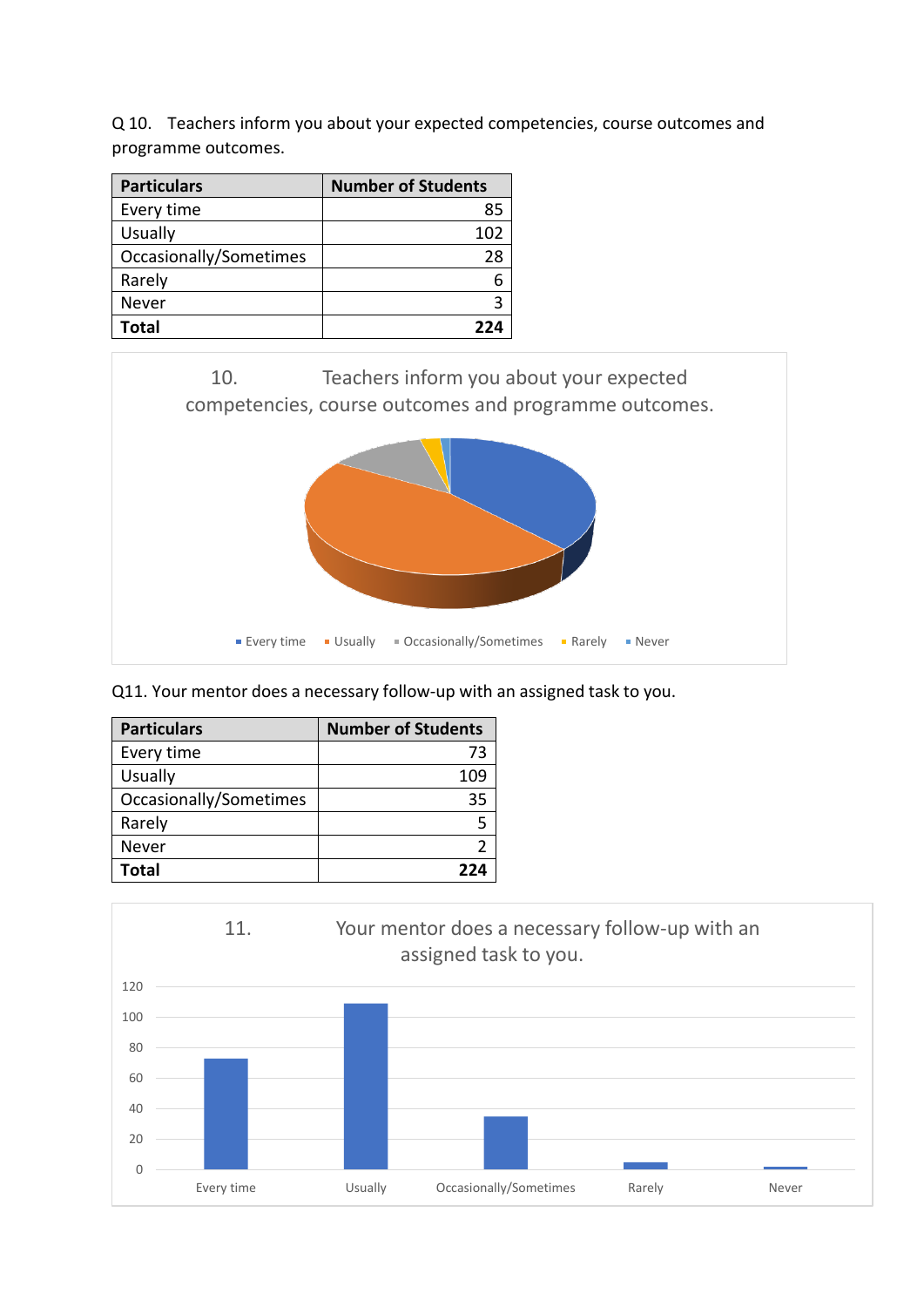Q. 12. The teachers illustrate the concepts through examples and applications.

| <b>Particulars</b>     | <b>Number of Students</b> |
|------------------------|---------------------------|
| Every time             | 113                       |
| <b>Usually</b>         |                           |
| Occasionally/Sometimes | 22                        |
| Rarely                 |                           |
| Never                  |                           |
| Total                  | מככ                       |



Q. 13. The teachers identify your strengths and encourage you with providing right level of challenges.

| <b>Particulars</b> | <b>Number of Students</b> |
|--------------------|---------------------------|
| Fully              | 82                        |
| Reasonably         | 94                        |
| Partially          | 31                        |
| Slightly           | 10                        |
| Unable to          |                           |
| <b>Total</b>       | 224                       |

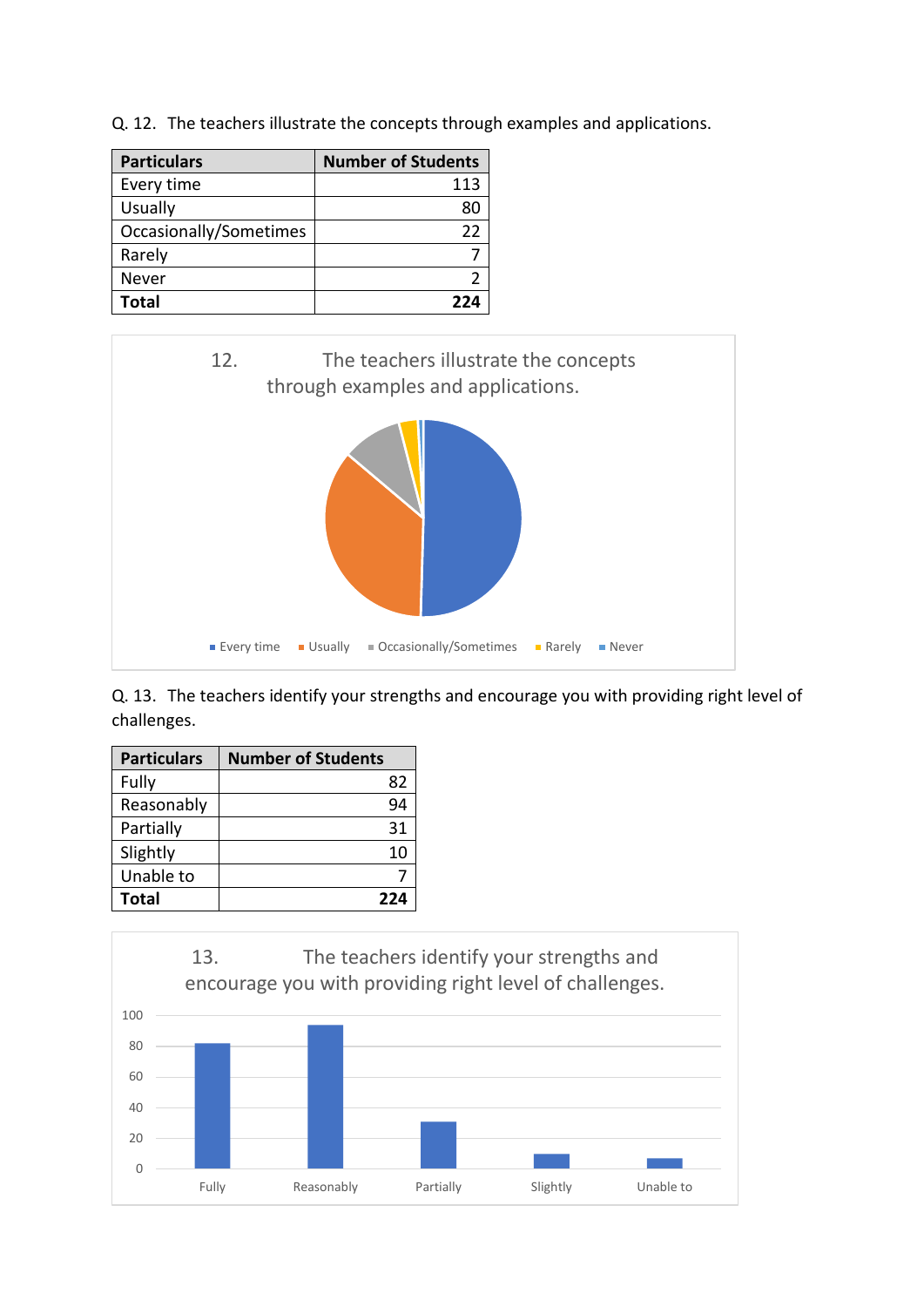Q. 14. Teachers are able to identify your weaknesses and help you to overcome them.

| <b>Particulars</b>     | <b>Number of Students</b> |
|------------------------|---------------------------|
| Every time             | 79                        |
| <b>Usually</b>         | 89                        |
| Occasionally/Sometimes | 33                        |
| Rarely                 | 15                        |
| Never                  |                           |
| <b>Total</b>           | 774                       |

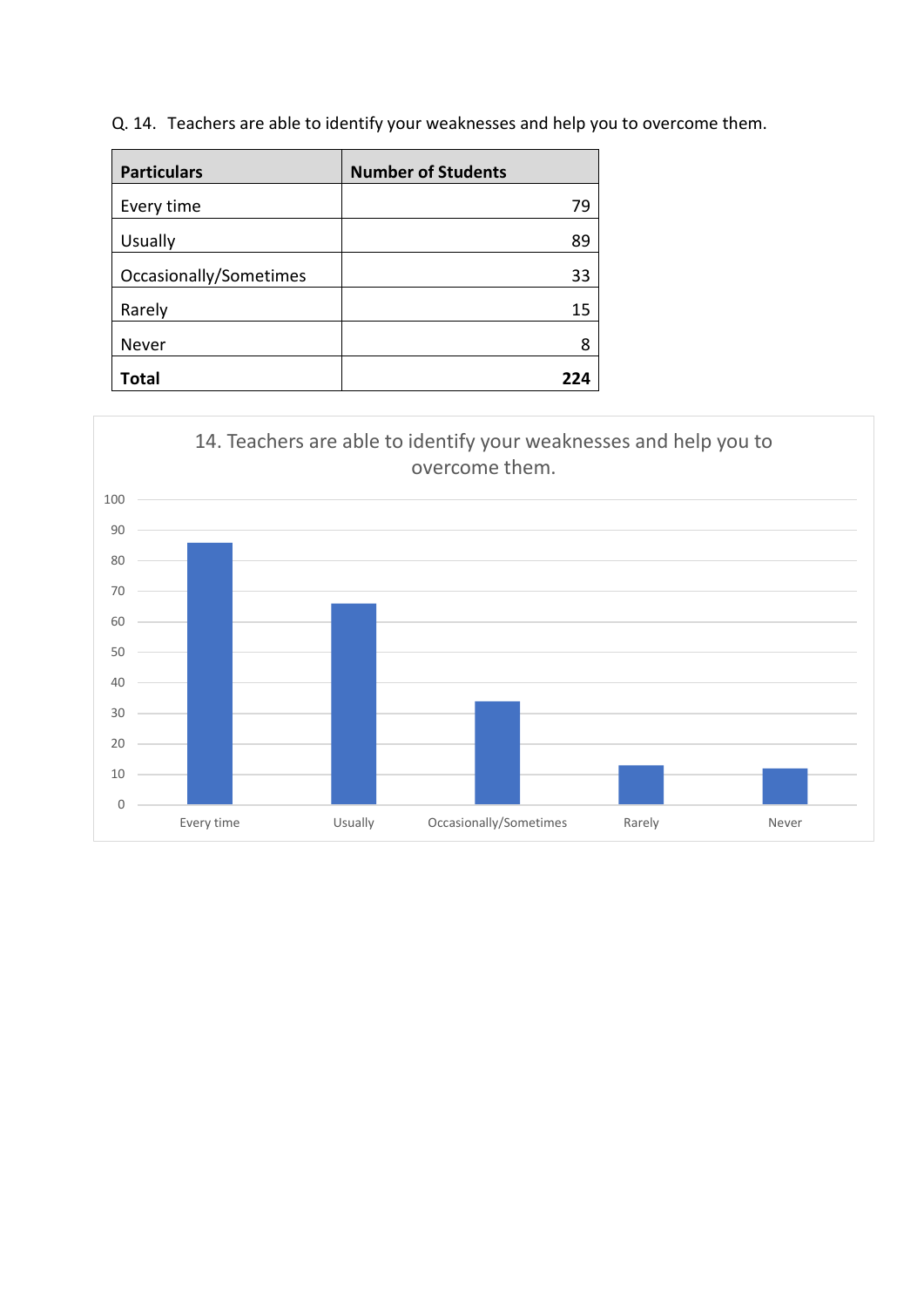Q. 15. The institution makes effort to engage students in the monitoring, review and continuous quality improvement of the teaching learning process.

| <b>Particulars</b> | <b>Number of Students</b> |
|--------------------|---------------------------|
| Strongly agree     | 51                        |
| Agree              | 106                       |
| Neutral            | 53                        |
| <b>Disagree</b>    |                           |
| Strongly disagree  |                           |
| Total              |                           |

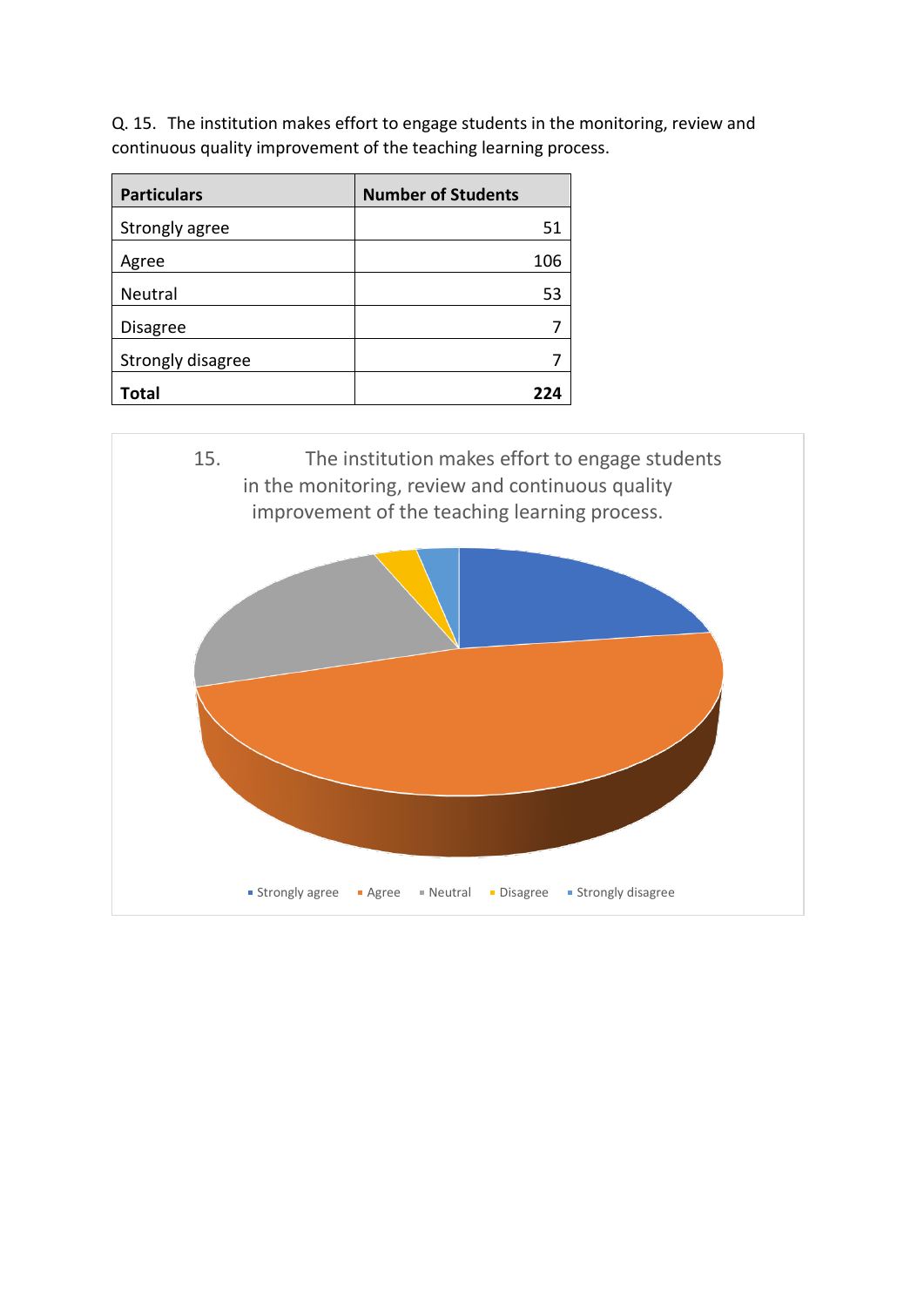Q. 16. The institute/ teachers use student centric methods, such as experiential learning, participative learning and problem solving methodologies for enhancing learning experiences.

| <b>Particulars</b> | <b>Number of Students</b> |
|--------------------|---------------------------|
| To a great extent  | 65                        |
| Moderate           | 110                       |
| Some what          | 34                        |
| Very little        | 10                        |
| Not at all         | 5                         |
| <b>Total</b>       | 774                       |

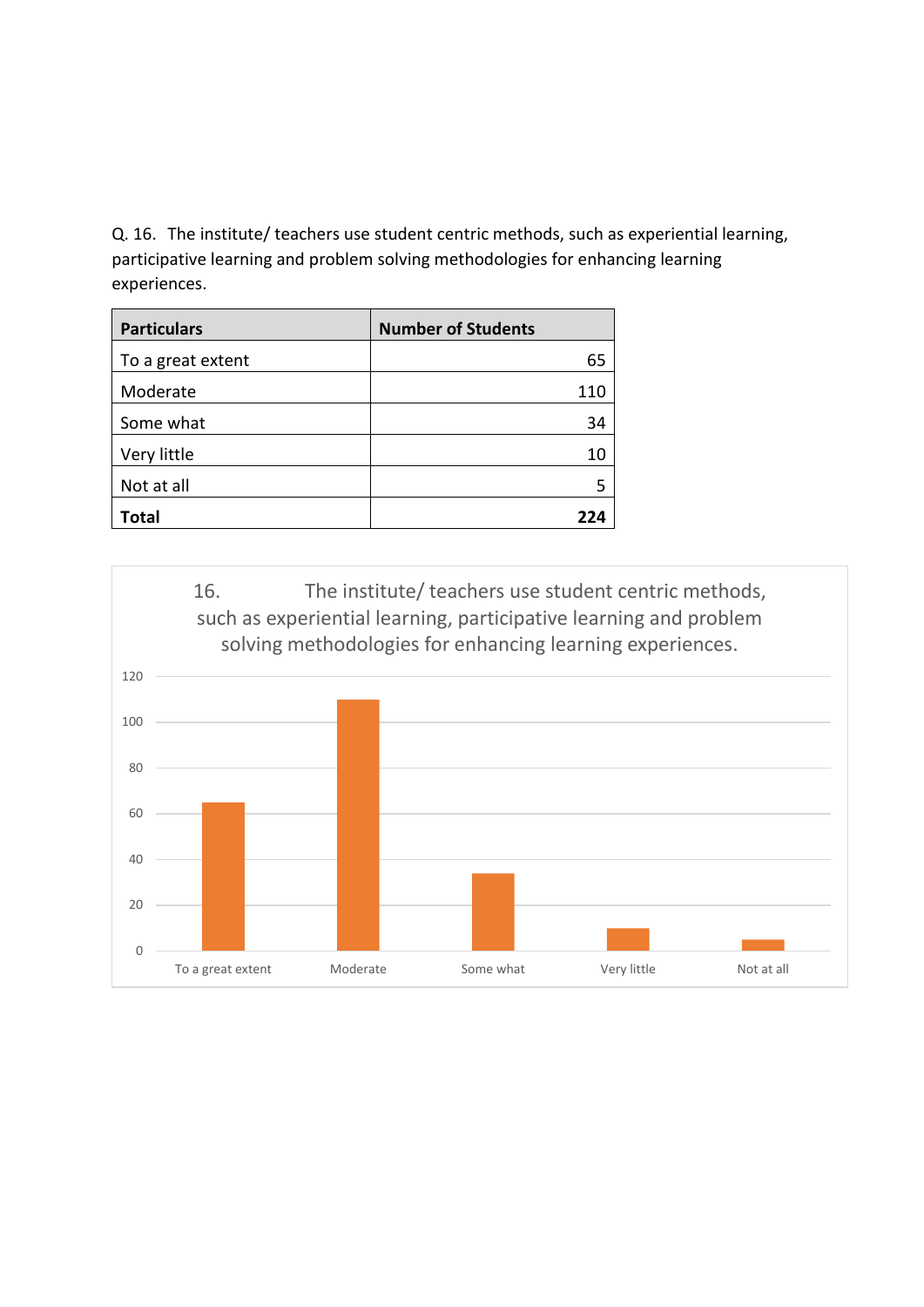Q. 17. Teachers encourage you to participate in extracurricular activities.

| <b>Particulars</b> | <b>Number of Students</b> |
|--------------------|---------------------------|
| Strongly agree     | 85                        |
| Agree              | 93                        |
| <b>Neutral</b>     | 33                        |
| <b>Disagree</b>    |                           |
| Strongly disagree  | 6                         |
| Total              | 224                       |

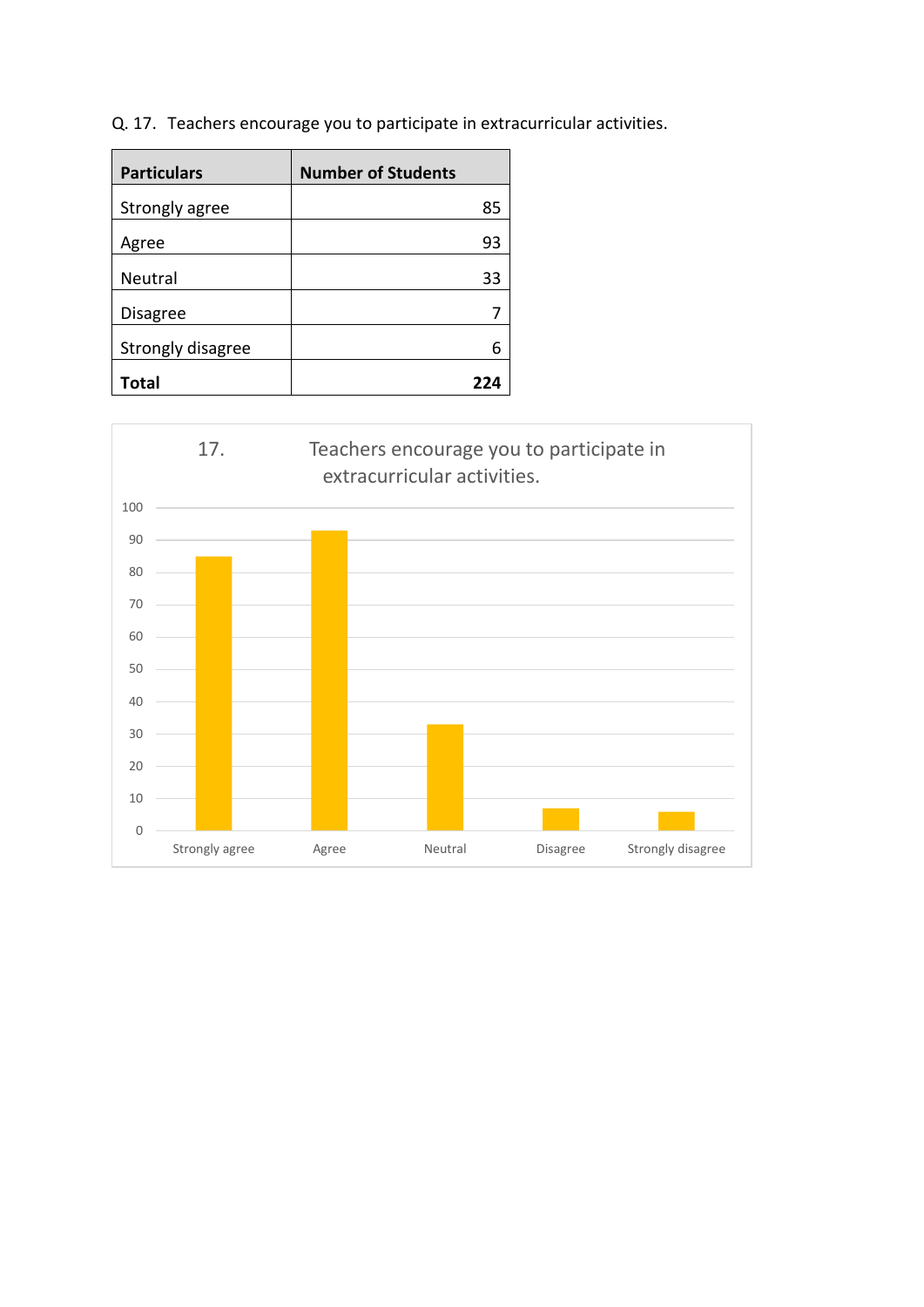Q 18. Efforts are made by the institute/ teachers to inculcate soft skills, life skills and employability skills to make you ready for the world of work.

| <b>Particulars</b> | <b>Number of Students</b> |
|--------------------|---------------------------|
| To a great extent  | 62                        |
| Moderate           | 104                       |
| Some what          | 34                        |
| Very little        | 16                        |
| Not at all         | 8                         |
| <b>Total</b>       | 224                       |

18. Efforts are made by the institute/ teachers to inculcate soft skills, life skills and employability skills to make you ready for the world of work.